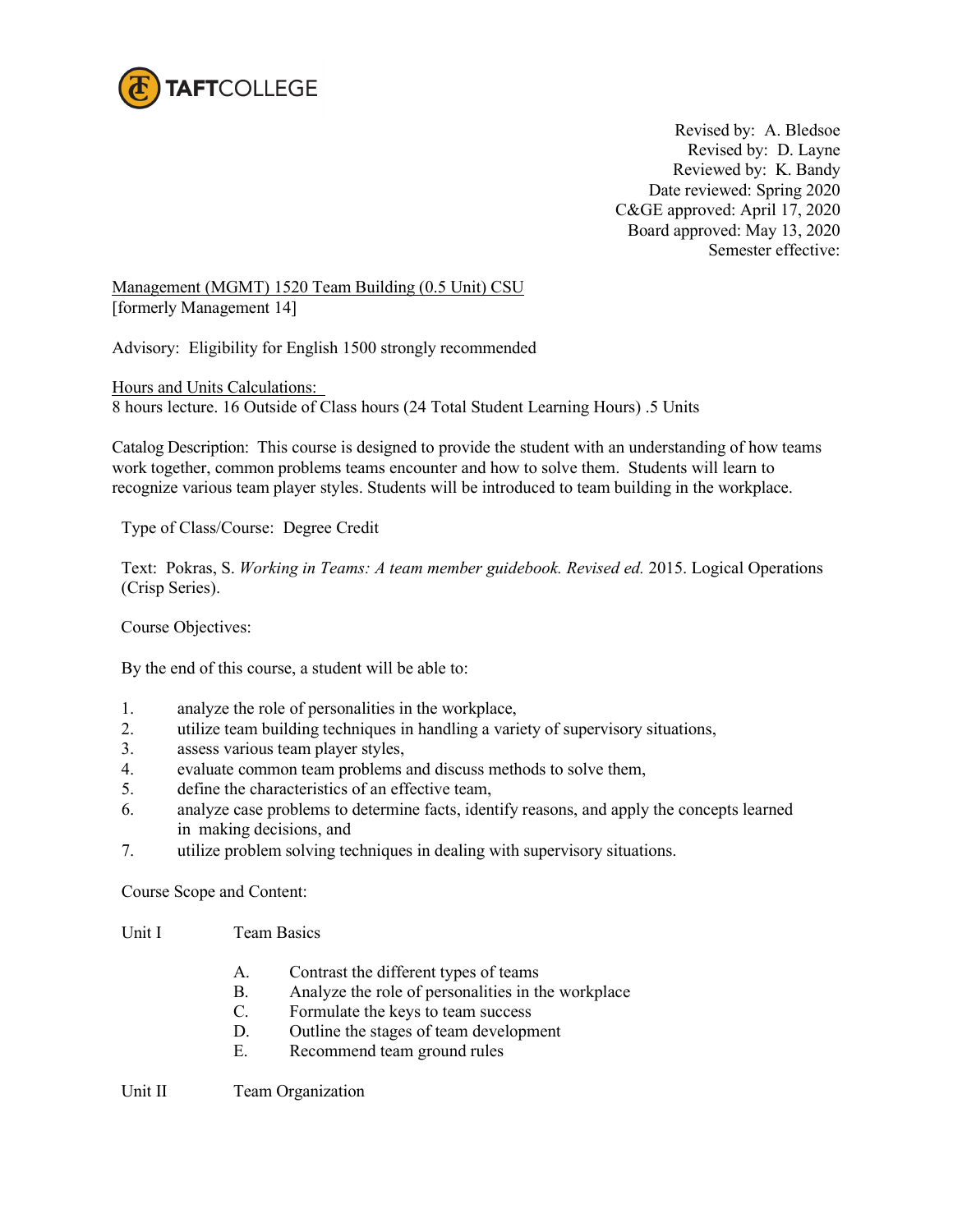

- A. Utilize team building techniques in handling a variety of supervisory situations
- B. Summarize different team roles
- C. Construct an example of delegated team functions
- D. Assess various team player styles<br>E. Create a team master and action n
- Create a team master and action plan
- F. Evaluate a teams impact on stakeholders

## Unit III Team Communication

- A. Define the characteristics of an effective team
- B. Demonstrate how to run team meetings<br>C. Justify the need for good communication
- Justify the need for good communication
- D. Contrast positive and negative feedback
- E. Analyze when to use consensus decision-making<br>F. Develop steps for conflict resolution
- Develop steps for conflict resolution
- G. Evaluate common team problems and discuss methods to solve them
- H. Analyze case problems to determine facts, identify reasons, and apply the concepts learned in making decisions
- I. Utilize problem solving techniques in dealing with supervisory situations

## Unit IV Team Progress

- A. Determine how to monitor team progress
- B. Enumerate the steps of project management

Learning Activities Required Outside of Class:

The students in this class will spend a minimum of 16 hours per week outside of regular class time doing the following:

- 1. Studying class notes
- 2. Answering questions
- 3. Completing required reading
- 4. Performing problem solving activities or exercises
- 5. Doing written work
- 6. Participating in group projects

Methods of Instruction:

- 1. Lectures
- 2. Demonstrations
- 3. Multimedia presentations
- 4. Group explorations
- 5. Case studies and scenarios

Methods of Evaluation:

1. Writing assignments, including: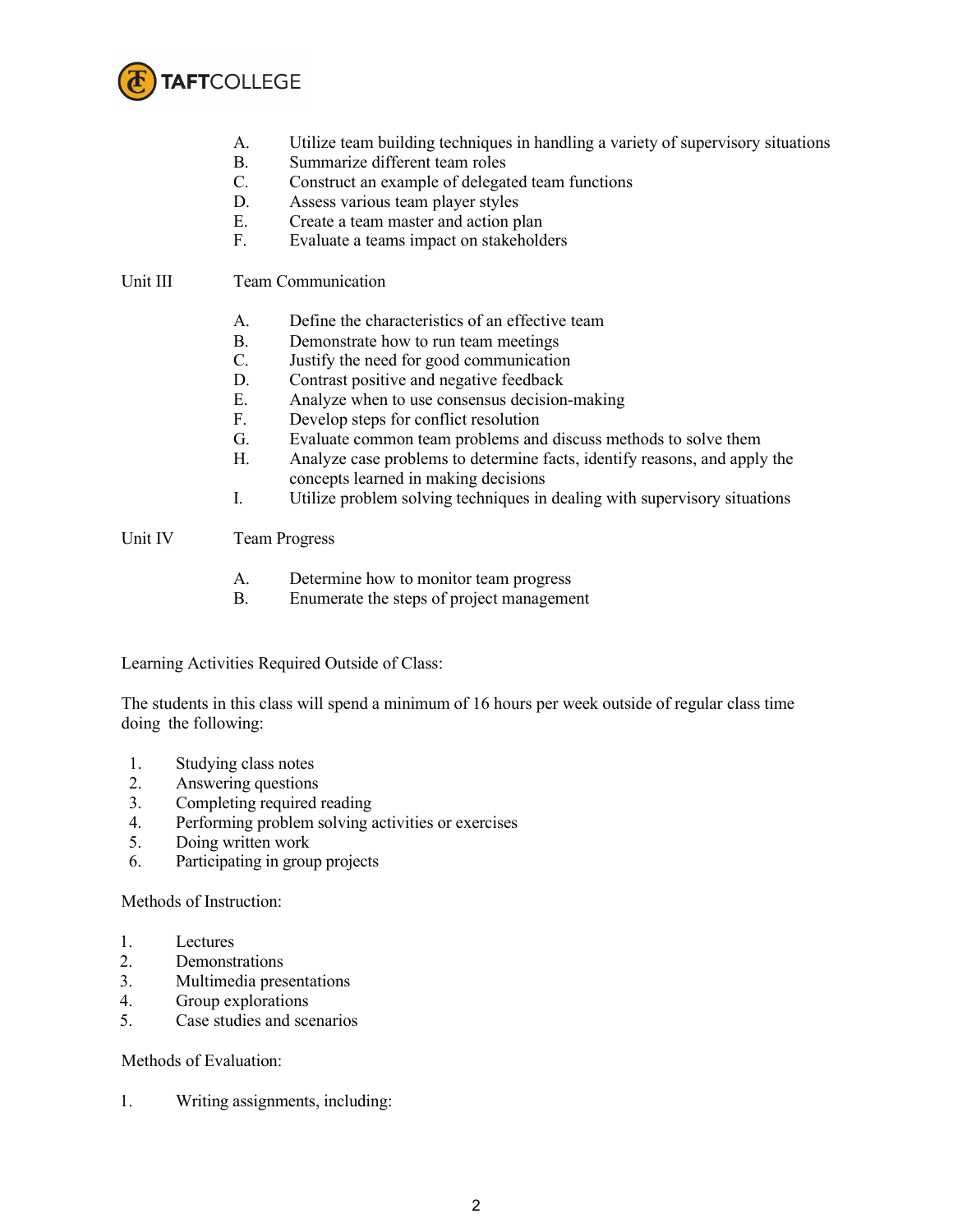

- a. group reports
- b. topic paper written under American Psychological Association (APA) style guide
- c. case studies
- d. scenarios
- e. simulations
- 2. Problem-solving demonstrations, including:
	- a. exams
	- b. homework problems
	- c. case study recommendations and solutions
- 3. Other examinations using combinations of:
	- a. multiple choice questions
	- b. matching items
	- c. true/false questions
	- d. short answer questions
	- e. fill in the blank responses
- 4. Participation including:
	- a. role-playing and group activities
	- b. oral presentations and demonstrations
	- c. discussion responses
	- d. scenario reflections
- 5. Project including:
	- a. multimedia presentations
	- b. business scenario responses
	- c. action plans
	- d. formal written reports
	- e. portfolios
	- f. community service projects
	- g. building new case studies
- 6. Supplemental Data:

| TOP Code:                  | 050630: Management Development and Sup |
|----------------------------|----------------------------------------|
| <b>SAM Priority Code:</b>  | C: Clearly Occupational                |
| <b>Distance Education:</b> | Online; Offline                        |
| Funding Agency:            | Y: Not Applicable (funds not used)     |
| Program Status:            | 1: Program Applicable                  |